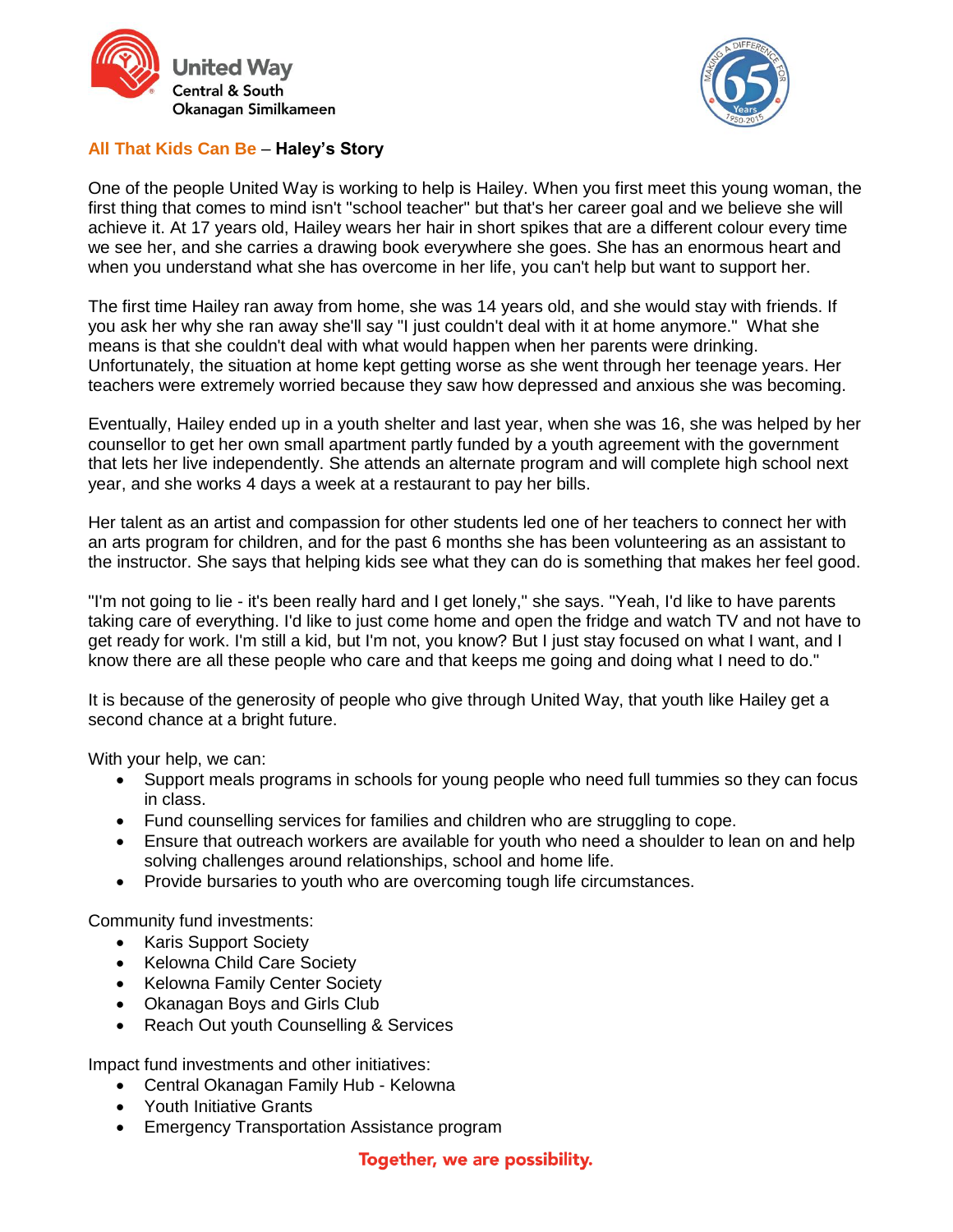



## **All That Kids Can Be – Paul, Lisa and Max's Story**

Paul and Lisa were so excited to become parents for the first time. Their baby son Max was happy and healthy, and for the first 2 years of his life, everything seemed normal. They didn't have a lot of money, since they were living on only one wage, but otherwise things were fine. Shortly after Max turned 2, something didn't seem right. That was when they needed to rely on their community for the first time, and were so grateful that United Way was there for them.

Lisa was staying home to raise Max, and she had joined a moms and tots group so that they could meet other families with children the same age. "I noticed that he wasn't doing some things quite as easily as the other children," she says. "He didn't seem to be noticing things and learning the way other kids were, and he got very frustrated."

Lisa and Mike worked with their family doctor, and through testing discovered that Max was struggling with poor vision and sensory processing – basically, he was experiencing the world differently than other children. He would need therapies for the next 10 years to assist his development. Family counselling helped Paul and Lisa to cope stress, and they also received help finding excellent and affordable child care when Lisa was ready to return to work outside the home.

"It was not something we were prepared for at all," says Paul. "We didn't know how to help our son, and we were worried about what it meant for his future. We are so grateful this kind of help was available to our family." Today Max is 12 years old and he loves playing with his dog, riding his bike and playing Guitar Hero.

With your help, we can:

- Provide counselling to families going through changes and crises
- Help parents find quality child care for their little ones
- Make sure children have access to therapies so they can reach their milestones

Community Fund investments:

- Building Healthy Families Society
- Okanagan Boys and Girls Club
- Starbright Children's Development Association
- Karis Support Society
- Kelowna Child Care Society
- Kelowna Family Center Society

Impact Fund and United Way programs and initiatives:

- Central Okanagan Family Hub Kelowna
- Child Safety Initiative
- Success by 6